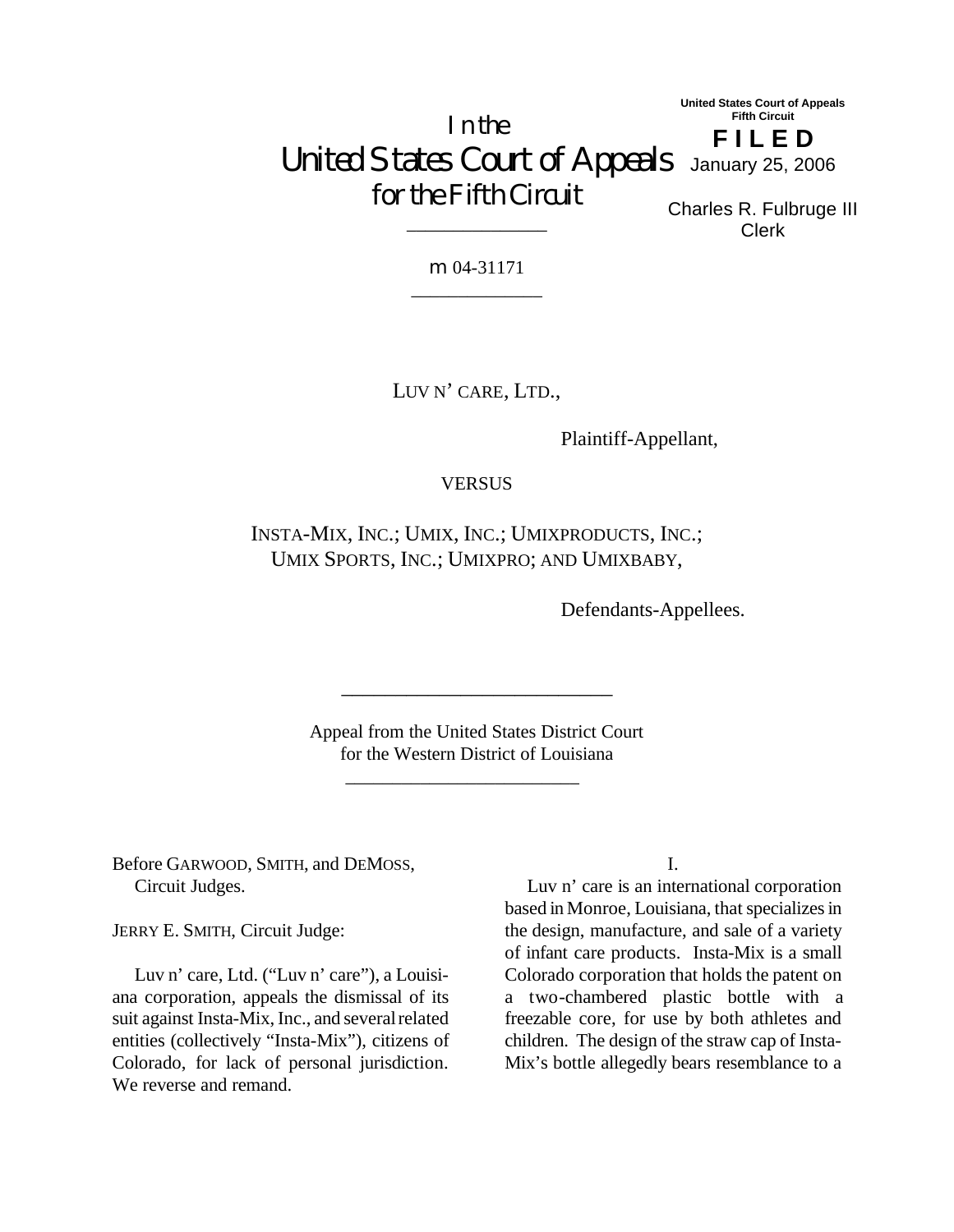bottle cap produced by Luv n' care.<sup>1</sup>

Insta-Mix has sold 82,224 of its patented bottles to Wal-Mart and a few other vendors. Although Wal-Mart resells the product at its retail locations, Insta-Mix does not ship the product directly to Wal-Mart stores but, instead, trucks orthird-partycarriers assigned by Wal-Mart transport the bottles from Insta-Mix's dock in Colorado Springs to one of twenty-six distribution centers nationwide.

The vendor agreement that gives Wal-Mart the right to purchase and retail these bottles indicates that Wal-Mart assumes ownership of the bottles when they are loaded in Colorado Springs. The agreement also mentions several possible distribution centers, but none in Louisiana. Wal-Mart transported 3,696 copies of the bottle, or approximately 65 shipments, with total revenue to Insta-Mix of \$8,923,20, to its distribution center in Opelousas, Louisiana.

Insta-Mix received and filled purchase orders from Wal-Mart via an "Electronic Data Interchange" ("EDI") system, which contains information regarding the price, quantity, and destination of each shipment. Once an order is filled, the EDI system automatically sends to Wal-Mart an electronic invoice that contains the letterhead of an Insta-Mix-related entity and the destination address.

The record contains several invoices with a "send to" locationoftheWal-Mart distribution center in Opelousas. Insta-Mix alleges that it had no knowledge of the destination of the products until it printed out information from the EDI system in response to a discovery request in this litigation. It appears that eventually some of Insta-Mix's bottles reached Wal-Mart stores in Louisiana, repackaged under the Wal-Mart trade name.

It is undisputed that Insta-Mix has no employees or agent for service of processin Louisiana and conducts no direct sales or marketing there. Rather, its only contact with Louisiana is its sales of items to Wal-Mart.

 $II$ .

Luv n' care sued Insta-Mix for copyright infringement, 17 U.S.C. § 101 *et seq.*, and trademark dilution and unfair competition under the Lanham Act, 15 U.S.C. §§ 1125-  $(a)(1)(A)$  and  $(B)$ . Insta-Mix moved to dismiss under Federal Rule of Civil Procedure 12(b) (2) and (3) for lack of personal jurisdiction and improper venue.

The magistrate judge issued a recommendation that the suit be dismissed because "[s]imply placing [a] product in the stream of commerce is not sufficient to create personal jurisdiction even if it were foreseeable that the product might end up in Louisiana." Because the magistrate judge found the jurisdictional issue dispositive, he did not reach the venue issue. The district court adopted the recommendation.

## III.

We review *de novo* a district court's determination that it lacks personal jurisdiction over a non-resident defendant. *Adams v. Unione Mediterranea di Sicurta*, 220 F.3d 659, 667 (5thCir. 2000). Where a defendant challenges personal jurisdiction, the party seeking to invoke the power of the court bears the burden of proving that jurisdiction exists. *Wyatt v. Kaplan*, 686 F.2d 276, 280 (5th Cir. 1982).

 $1$  Apparently the manufacturer, Royal King, claims proprietary rights to the molds from which the allegedly infringing bottle cap is produced.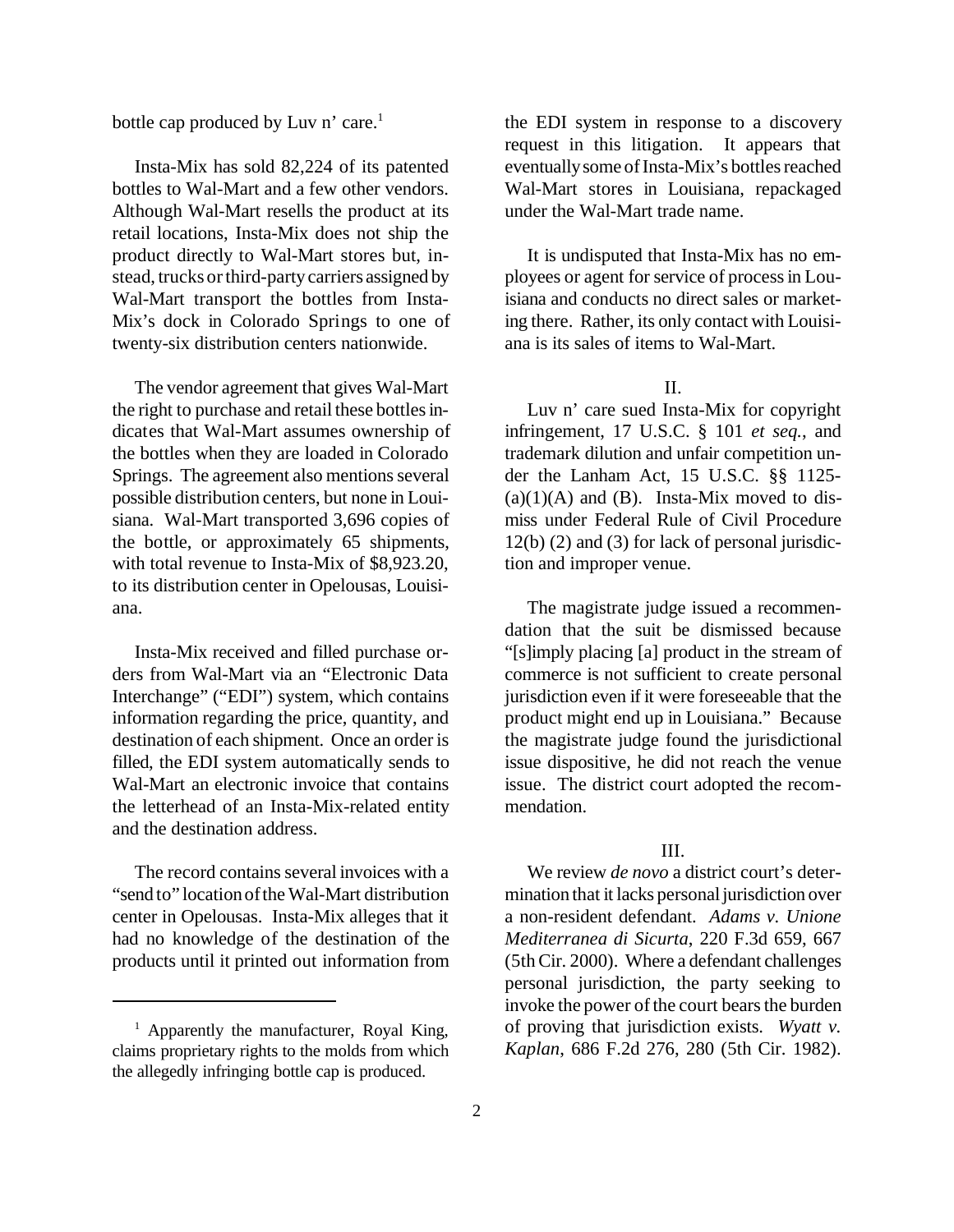The plaintiff need not, however, establish jurisdiction by a preponderance of the evidence; a *prima facie* showing suffices. *Id.* This court must resolve all undisputed facts submitted by the plaintiff, as well as allfacts contested in the affidavits, in favor of jurisdiction. *Id.*

The Due Process Clause of the Fourteenth Amendment guarantees that no federal court may assume jurisdiction *in personam* of a nonresident defendant unless the defendant has meaningful "contacts, ties, or relations" with the forumstate. *Int'l Shoe Co. v. Washington*, 326 U.S. 310, 319 (1945). Jurisdiction may be general or specific. Where a defendant has "continuous and systematic general business contacts" with the forum state, *Helicopteros Nacionales de Colombia, S. A. v. Hall*, 466 U.S. 408, 415 (1984), the court may exercise "general" jurisdiction over any action brought against that defendant. *Id.* at 414 n.9.<sup>2</sup> Where contacts are less pervasive, the court may still exercise "specific" jurisdiction"in a suit arising out of or related to the defendant's contacts with the forum." *Id.* at 414 n.8. This case presents only the question of specific jurisdiction.

A federal court may satisfy the constitutional requirements for specific jurisdiction by a showing that the defendant has "minimum contacts" with the forum state such that imposing a judgment would not "offend traditional notions of fair play and substantial justice." *Int'l Shoe*, 326 U.S. at 316. In *Nuovo Pignone v. Storman Asia M/V*, 310 F.3d 374 (5th Cir. 2002), we consolidated the personal jurisdiction inquiry into a convenient threestep analysis: "(1) whether the defendant . . . purposely directed its activities toward the forumstate or purposely availed itself of the privileges of conducting activities there; (2) whether the plaintiff'scause of action arises out of or results from the defendant's forumrelated contacts; and (3) whether the exercise of personal jurisdiction isfair and reasonable." *Id.* at 378 (citing *Burger King Corp. v. Rudzewicz*, 471 U.S. 462, 474 (1985)). The forum state may create, and this court would be bound to apply, additional jurisdictional restrictions by statute, *Adams*, 220 F.3d at 667, but Louisiana's "long-arm" statute extends jurisdiction to the constitutional limit, LA. R.S. 13:3201(B), so the two inquiries in this case fold into one.

A.

To determine whether Insta-Mix has "minimum contacts" with Louisiana, we must identify some act whereby it "purposely avail[ed] itself of the privilege of conducting activities [there], thus invoking the benefits and protections of its laws."<sup>3</sup> The defendant's conduct must show that it "reasonably anticipates being haled into court" in Louisiana. *World Wide Volkswagen Corp. v. Woodson*, 444 U.S. 286, 297 (1980). Likewise, a defendant may permissibly alter its behavior in certain waysto avoid being subject to suit. *Id.*

The district court erred in holding that placing a product into the stream of commerce, at least where the defendant knows the product will ultimately reach the forum state, does not rise to the level of "purposeful availment." This court has consistently held that "mere

<sup>2</sup> Federal courts may also always assume jurisdiction over a defendant in any action in which there is personal, in-state service of process. *Burnham v. Superior Court*, 495 U.S. 604 (1990).

<sup>3</sup> *Hanson v. Denckla*, 357 U.S. 235, 253 (1958). A single purposeful contact may confer jurisdiction. *McGee v. Int'l Life Ins. Co.*, 355 U.S. 220, 222 (1957).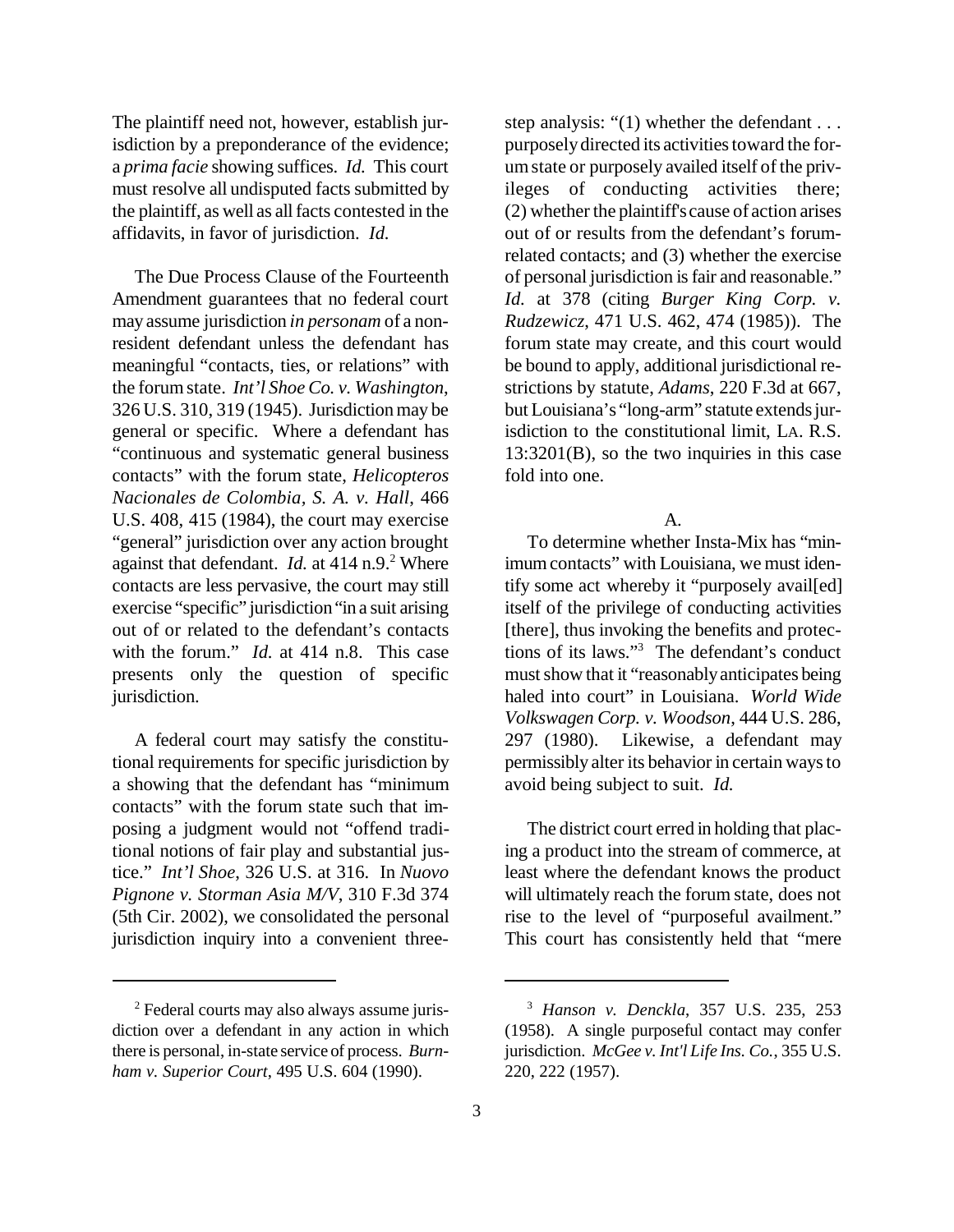foreseeability or awareness [is] a constitutionally sufficient basis for personal jurisdiction if the defendant's product made its way into the forum state while still in the stream of commerce."<sup>4</sup> We adopted this position in an effort faithfullyto interpret *World Wide Volkswagen*, 444 U.S. at 298, which holds that a state does not offend due process by exercising jurisdiction over an entity that "delivers its products into the streamof commerce with the expectation that they will be purchased by consumers in the forum State."

Where a defendant knowingly benefits from the availability of a particular state's market for its products, it is only fitting that the defendant be amenable to suit in that state.<sup>5</sup> We have, therefore, declined to follow the suggestion of the plurality in *Asahi*, 480 U.S. at 112, that some additional action on the part of the defendant, beyond foreseeability, is necessary to "convert the mere act of placing the product into the stream into an act purposefully directed toward the forum State."<sup>6</sup>

<sup>4</sup> *Ruston Gas Turbines v. Donaldson Co.*, 9 F.3d 415, 419 (5th Cir. 1993) (citing *Asahi Metal Indus. Co. v. Superior Court*, 480 U.S. 102, 111 (1987)); *Bean Dredging Corp. v. Dredge Tech. Corp.*, 744 F.2d 1081 (5th Cir.1984).

5 *See Oswalt v. Scripto, Inc.*, 616 F.2d 191, 199-200 (5th Cir. 1980) (finding jurisdiction where defendant had "attempted in [no] way to limit the states in which the [products] could be sold" but instead "had every reason to believe its product would be sold to a nation-wide market, that is, in any or all states").

<sup>6</sup> The *Asahi* plurality listed the following as possible additional actions that would evidence an intent to serve the market of the forum state: "designing the product for the market in the forum State, advertising in the forum State, establishing (continued...)

Applying this circuit's more relaxed "mere foreseeability" test to the facts of this case, we conclude that Insta-Mix's contacts with Louisiana are sufficient to withstand constitutional scrutiny.

Insta-Mix maintains that Wal-Mart had complete control over the ultimate destination of its goods once they left the warehouse in Colorado Springs and that Wal-Mart could even make a mid-stream decision to re-route the goods to other distribution centers not listed on the invoices. A "unilateral decision to take a chattel . . . to a distant State" does not suffice to confer jurisdiction. *World Wide Volkswagen*, 444 U.S. at 314.<sup>7</sup> This case, though, does not present facts to the effect that a buyer transported goods intended for Louisiana to a distribution center in a far-away state. Rather, in 2002 and 2003 Insta-Mix filled approximatelysixty-five purchase orders for items bound for Louisiana and sent invoices to Wal-Mart confirming the same.

Insta-Mix claims that its employees had no actual knowledge of the intended destination of its goods until it consulted the EDI system in preparation for this litigation. This claim is implausible and could not defeat jurisdiction even if true. It is eminently foreseeable that Insta-Mix's products would reach the market indicated on the company's invoices. In fact,

<sup>(...</sup>continued)

channels for providing regular advice to customers in the forum State, or marketing the product through a distributor who has agreed to serve as the sales agent in the forum State." *Id.*

<sup>7</sup> *See also Burger King*, 471 U.S. at 475 (reasoning that defendant may not be haled into court on account of "random, fortuitous, or attenuated" contacts) (internal quotations omitted).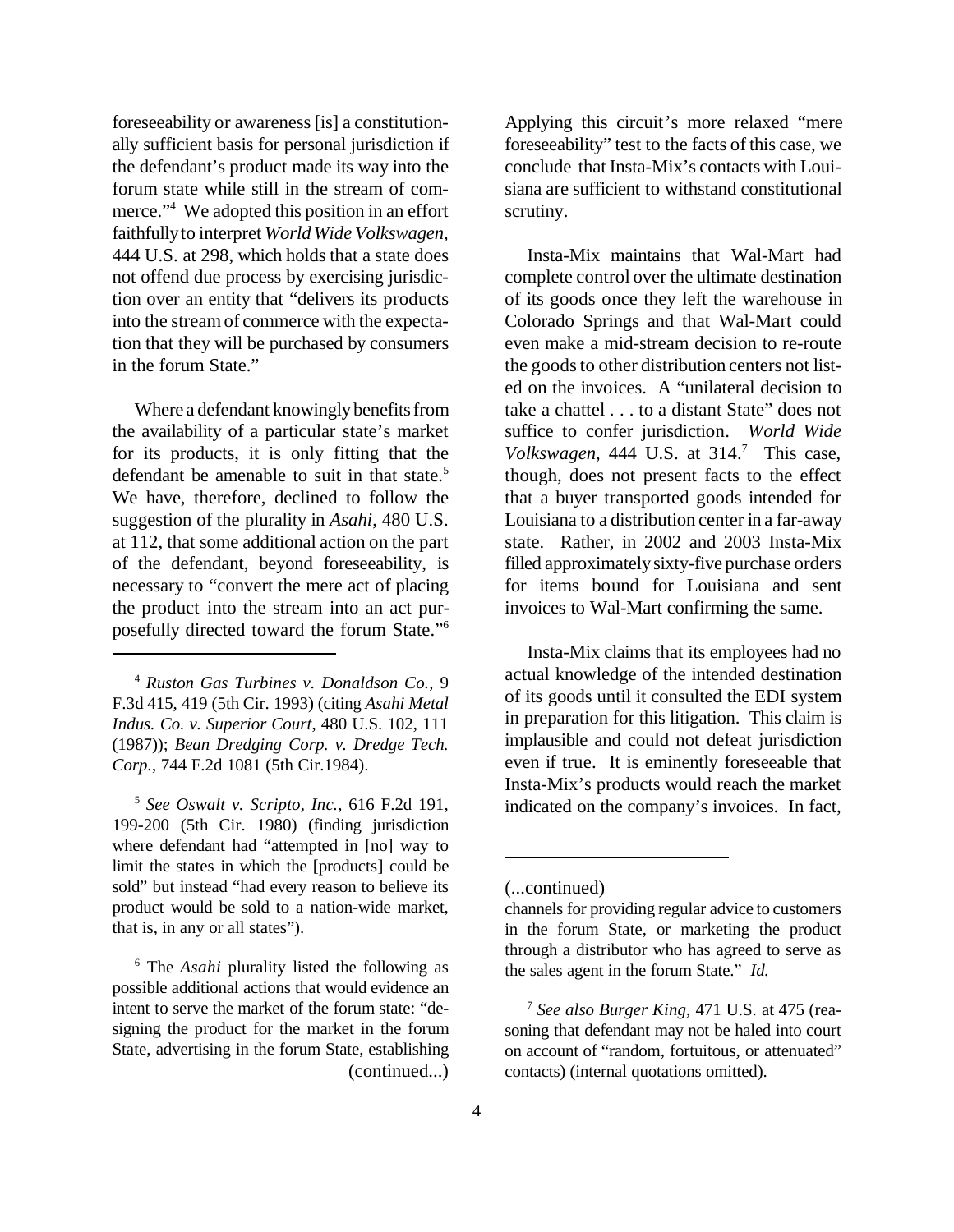Insta-Mix derived substantial revenue (about 4.5% of its total distribution) from its sale of thousands of units bound for Opelousas.<sup>8</sup> Although businesses should be able to take advantage of the increased efficiencies made possible by the electronic processing of purchase orders, they cannot then claim ignorance of the contents of those orders once their products inevitably reach the intended market.<sup>9</sup>

Finally, Insta-Mix argues that it has structured its primary conduct to avoid jurisdiction by including in the vendor agreement a condition that transfers ownership from Insta-Mix to Wal-Mart at the time that Wal-Mart receives its shipments in Colorado Springs.

Jurisdiction, however, "does not depend onthe technicalities of when title passes;" rather, jurisdiction may attach both to manufacturers who supply their own delivery systems and to those that make use of the distribution systems of third parties. *Oswalt*, 616 F.2d at 197 n.8.<sup>10</sup>

In the interest of promoting that "degree of predictability to the legal system that allows potential defendants to structure their primary conduct with some minimum assurance as to where that conduct will and will not render them liable to suit," *World Wide Volkswagen*, 444 U.S. at 297, we conclude that a F.O.B. term does not prevent a court from exercising personal jurisdiction over a non-resident defendant where other factors, such as the quantity and regularity of shipments, suggest that jurisdiction is proper. $11$  This reasoning is <sup>8</sup> See Bean Dredging, 744 F.2d at 1085 (de- jurisdiction is proper.<sup>11</sup> This reasoning is

<sup>11</sup> For example, in *Charia*, 583 F.3d at 189, the court found that "four sporadic and isolated sales" did not establish a sufficient basis for assertion of jurisdiction but noted that a case in which defendant "had supplied its product to the forum state in large quantities over a lengthy period of time" might be treated differently. Likewise, in *Singletary* the defendant had sold only one \$33 part to a resident of the forum state. *See Singletary*, 828 (continued...)

ciding that introducing merely thousands, not millions, of items into the stream of commerce "is not enough to convince us that [defendant] had no interest in reaching as broad a market as it possibly could . . . . [T]he defendant here evidenced no attempt to limit the states in which its [products] would be sold and used."); *cf. World Wide Volkswagen*, 444 U.S. at 299 (holding that the "marginal revenues" derived from the fact that a product is merely "capable of use" in a distant state is "too attenuated a contact" to support jurisdiction).

<sup>9</sup> *See Asahi*, 480 U.S. at 121 (Brennan, J., concurring) (finding for a four-Justice plurality that although defendant "did not design or control the system of distribution that carried its [products] into [the forum state, defendant] was aware of the distribution system's operation, and it knew it would benefit economically from the sale in [the forum state] of products incorporating its components.") (internal quotations omitted). We further agree with Luv n' care that a contrary holding would permit foreign defendants to avoid jurisdiction in the United States by structuring their data systems to shield employees from the knowledge that their products ultimately will reach the United States.

 $10$  We have suggested, however, that the existence of a Free On Board ("F.O.B.") term in a contract is one factor to consider in determining whether the defendant has "minimum contacts" with the forum state. *See Singletary v. B.R.X., Inc.*, 828 F.2d 1135, 1136 (5th Cir. 1987) (finding that the "contact was weakened even further by the fact that the sale was initiated by the buyer and wasshipped F.O.B.California, the seller's place of business."); *Charia v. Cigarette Racing Team, Inc.*, 583 F.2d 184, 188-89 (5th Cir. 1978) (concluding that F.O.B. shipment, without more, does not constitute purposeful availment of the laws of the forum state).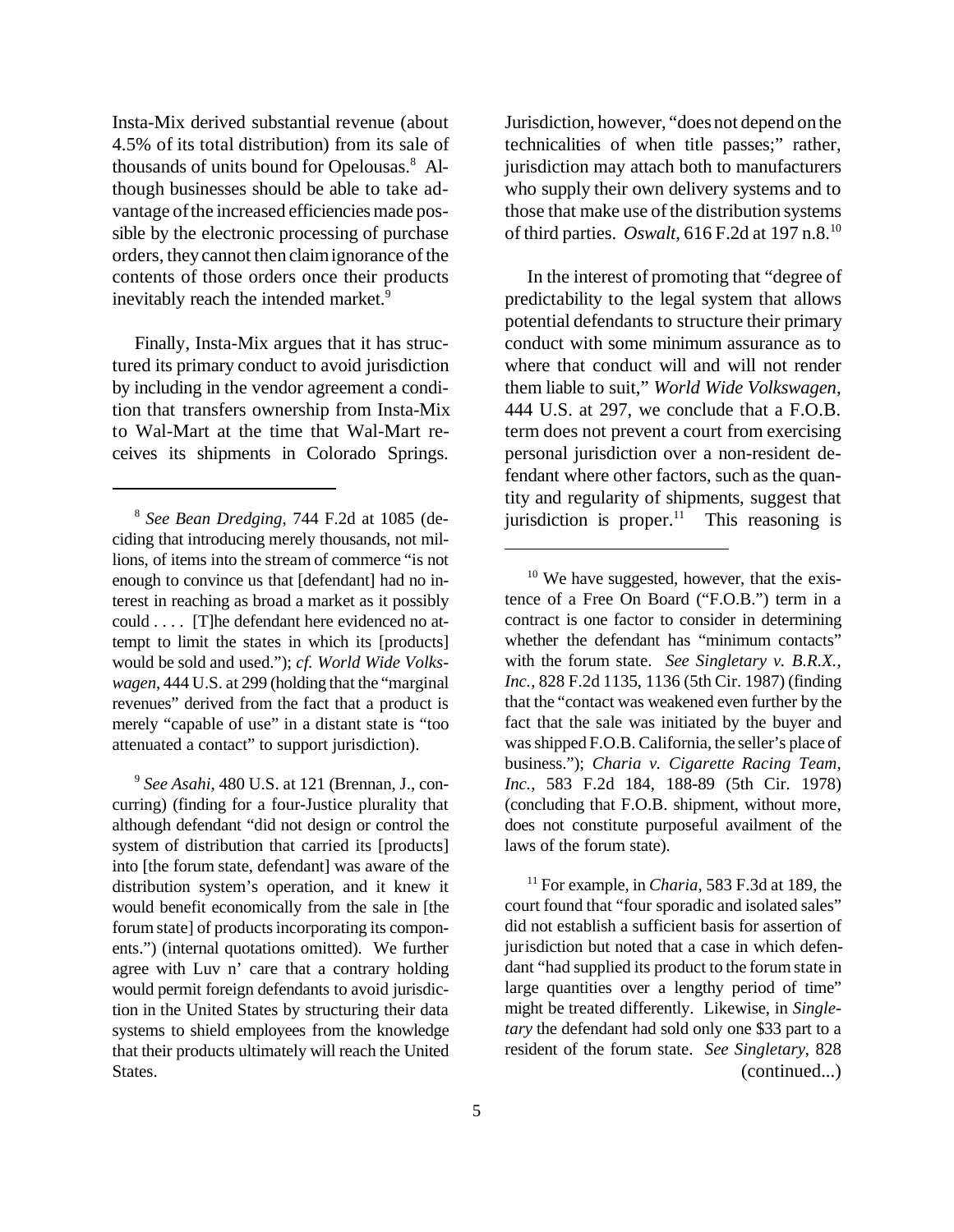supported by authority that states that the primary purpose of a F.O.B. term is to allocate the risk of damage to goods between buyer and seller.<sup>12</sup> Accordingly, Insta-Mix purposely availed itself of the benefit of the Louisiana market for its bottle, thereby establishing "minimum contacts" with the forum state.<sup>13</sup>

F.2d at 1136.

In those cases, the court found that the F.O.B. condition in the contract reinforced the holding that jurisdiction in the forum state was unforeseeable. Here, however, jurisdiction is foreseeable because of the regularity and quantity of shipments and the presence of a destination address on defendant's invoices. Where jurisdiction is otherwise foreseeable, a F.O.B. term cannot deprive the court of jurisdiction over the defendant.

<sup>12</sup> *Nuovo Pignone*, 310 F.3d at 380 n.5 (stating that "incoterms are used . . . to allocate risk between buyers and sellers"); *see also* William V. Roth, Jr. & William V. Roth III, *Incoterms: Facilitating Trade in the Asian Pacific*, 18 U. PA. J. INT'L ECON. L. 731, 734 (1997) (describing the division of risk between buyer and seller in a standard incoterm and noting that "[m]ost importantly, the risk of damage to the goods shifts from seller to buyer exactly at the point where the goods" are surrendered to the carrier) (internal citations omitted).

<sup>13</sup> We disagree with Insta-Mix that this conclusion means that it must choose between doing business withWal-Mart or being subject to suit in all fifty states. It is possible that Insta-Mix will avoid suit in a jurisdiction that requires some additional act beyond "mere foreseeability" for personal jurisdiction to attach. *See, e.g.*, *Boit v. Gar-Tec Prods., Inc.*, 967 F.2d 671, 683 (1st Cir. 1992). Moreover, we do not speak to a situation in which, for example, jurisdiction is asserted in a state to which the allegedly offending Insta-Mix (continued...)

It is not enough to satisfy due process that Insta-Mix has some "minimum contacts" with Louisiana. Rather, the underlying cause of action must "arise out of" the defendant's contacts with the forum state.<sup>14</sup> Luv n' care alleges that the presence of Insta-Mix's products in Louisiana infringed on Luv n' care's copyright.

"[T]his court has been reluctant to extend the stream-of-commerce principle outside the context of products liability cases," including casesinvolving "contract or copyright." *Nuovo Pignone*, 310 F.3d at 381. This is because contracting parties have more flexibility to tailor their relationship in view of jurisdictional considerations than do the manufacturer and consumer in a typical products liability case. *Id.* Nevertheless, we have found jurisdiction

product has not been regularly shipped in substantial quantities directly from Insta-Mix facilities.

Insta-Mix could also attach conditions to its vendor agreement that forbid Wal-Mart from shipping to those states that operate under a "mere foreseeability" regime, or to all distribution centers outside the Great Plains, or to any forum in which mounting a defense would be inconvenient. The fact that it has not done so supports our conclusion that Insta-Mix intends to avail itself of as wide a market for its goods as possible. *See Bean Dredging*, 744 F.2d at 1085. Until presented with such a case, we reserve judgment on the ultimate effectiveness of any contractual condition designed to avoid jurisdiction.

<sup>14</sup> *See Shaffer v. Heitner*, 433 U.S. 186, 204 (1977) (opining that "the relationship among the defendant, the forum, and the litigation . . . [is] the central concern of the inquiry into personal jurisdiction"); *Nuovo Pignone*, 310 F.3d at 378.

<sup>(...</sup>continued)

<sup>(...</sup>continued)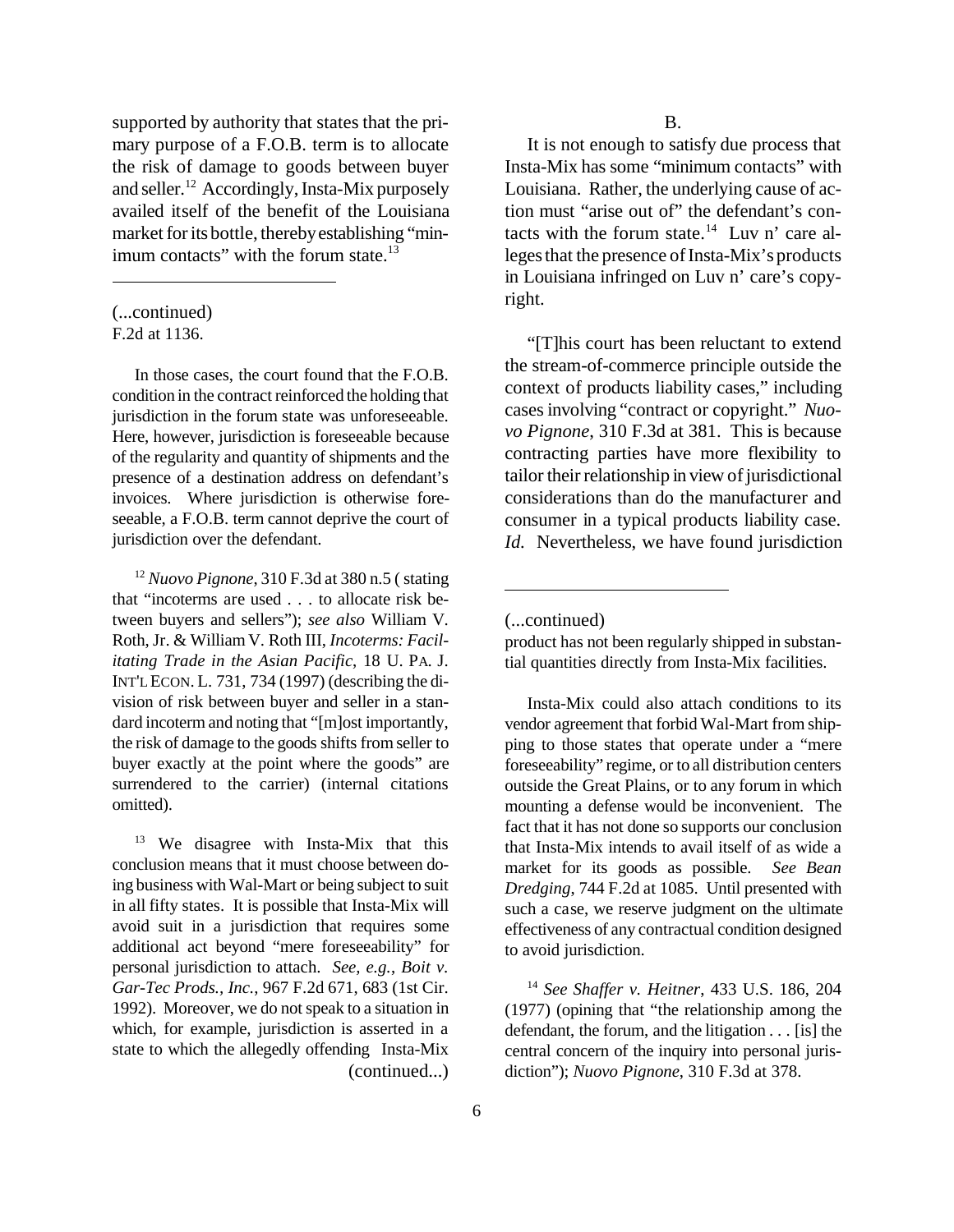where "the same public policy concerns that justify use of the stream-of-commerce principle in the products liability context are present." *Id.* 

In *Nuovo Pignone*, the defendant Fagioli, anItalianshipper, allegedly damaged plaintiff's cargo with a defective onboard shipping crane while docking and unloading at a Louisiana port. We found jurisdiction even though Fagioli, like Insta-Mix, employed third-party intermediaries at the point of injury, i.e., the unloading dock. We further opined that Fagioli should have considered the possible damage that a defective crane aboard its vessel would cause in the forum state. Similarly, Insta-Mix should have known, when it availed itself of the Louisiana market for infant care products, that it could face potential liability from competitors with similarly-designed items.<sup>15</sup>

The closest analogue to the present case is *Ham v. La Cienega Music Co.*, 4 F.3d 413 (5th Cir. 1993), in which we denied jurisdiction because there was a "highly attenuated" relationship between defendant's contact with the forum state and plaintiff's declaratory judgment action for copyright infringement. *Ham*, 4 F.3d at 416. In *Ham*, however, the allegedly infringing song was different from the one that had been distributed through the stream of commerce to the forum state. The court suggested the result might be different if the song distributed in Texas and the allegedly infringing song were one and the same. *Id.* at 416 n.13.

Luv n' care claims infringement from the same bottle that traveled through the streamof commerce from Colorado to Louisiana. This connection between the allegedly infringing product and the forum state is sufficient to confer personal jurisdiction.<sup>16</sup>

## C.

It remains for us to inquire whether the exercise of jurisdiction would "offend traditional notions of fair play and substantial justice." *International Shoe*, 326 U.S. at 316. When a plaintiff makes its *prima facie* case that the defendant has "minimum contacts" with the forum state, the burden of proof shifts to the defendant to show that the exercise of jurisdiction would be unreasonable. *Nuovo Pignone*, 310 F.3d at 382. In conducting the fairnessinquiry, we examine (1) the burden on the nonresident defendant, (2) the forum state's interests,  $(3)$  the plaintiff's interest in securing relief, (4) the interest of the interstate judicial system in the efficient administration of justice, and  $(5)$  the shared interest of the several states in furthering fundamental social policies. *Felch v. Transportes Lar-Mex SA de CV*, 92 F.3d 320, 324 (5th Cir. 1996).

Insta-Mix relies primarily on the third and fourth elements, arguing that Luv n' care has not named Wal-Mart, the retailer, nor Royal

<sup>15</sup> *See also Gulf Consol. Servs., Inc. v. Corinth Pipeworks, S.A*., 898 F.2d 1071, 1073-74 (5thCir. 1990) (finding jurisdiction in a breach of warranty action).

<sup>&</sup>lt;sup>16</sup> This reasoning applies with equal force to Luv n' care's claims of trademark dilution and unfair competition under the Lanham Act, which in fact instructs the court, when deciding whether to issue an injunction to protect the trademark owner, to consider, *inter alia*, "the degree of recognition of the mark in the trading areas and channels of trade used by the mark's owner and the person against whom the injunction is sought." 15 U.S.C. § 1125(c)(1)(F). We reserve judgment on whether jurisdiction would lie for other causes of action outside the arena of products liability.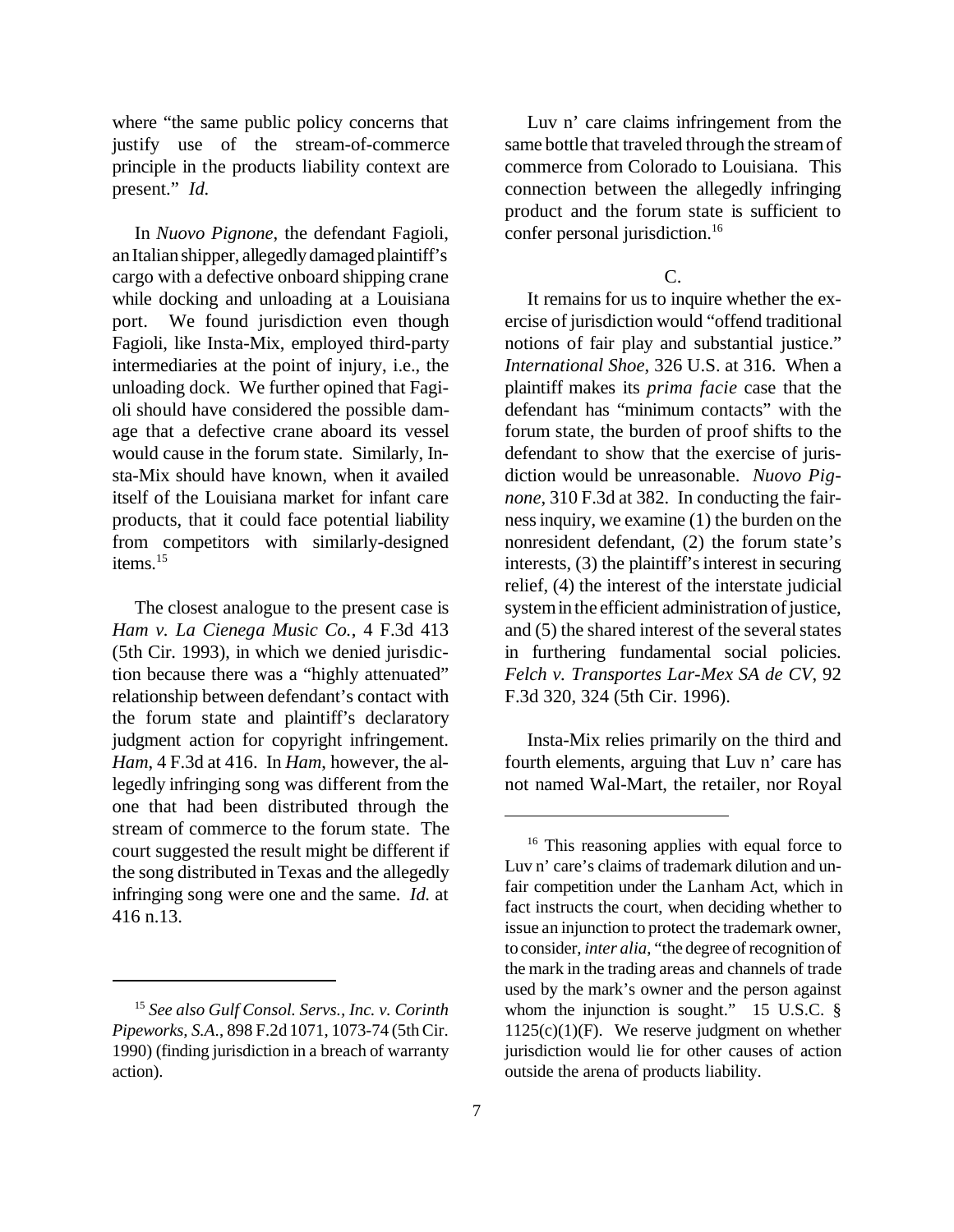King, the alleged manufacturer of the bottle top, as the more natural defendants. Nor can the district court grant full injunctive relief where Wal-Mart remains free to sell, and Royal King remainsfree to produce, the infringing cap. Therefore, Insta-Mix portrays this action as an effort by Luv n' care, a major manufacturer, to intimidate a small competitor into exiting the market.

If Luv n' care's suit is indeed frivolous, the district court presumably will deal with that deficiency. But, where a product allegedly causes economic injury in Louisiana, it is in the interest of that state to have its courts mediate the dispute. Furthermore, it is not unreasonable to ask Insta-Mix to defend in Louisiana, where the company avails itself of the benefit of that state's market for thousands of iterations of its product. The forum state (Louisiana) and the plaintiff (Luv n' care, which is organized under Louisiana law and based there) obviously have some legitimate interest in litigating this matter in Louisiana, where there has been regular distribution of a number of the allegedly offending products.<sup>17</sup> Therefore, traditional notions of fair play and substantial justice do not require that this suit be dismissed for want of personal jurisdiction.<sup>18</sup>

The judgment of dismissal is REVERSED. and this matter is REMANDED for further proceedings.<sup>19</sup>

(...continued) copyright infringement.

<sup>17</sup> *See Bean Dredging*, 744 F.2d at 1085 (reasoning that "[b]ecause the product was used in Louisiana, because the defects surfaced in Louisiana, because the economic injury has befallen a resident of Louisiana . . . that state has an interest in providing a forum for this suit").

<sup>&</sup>lt;sup>18</sup> We also note that although Wal-Mart may be a more natural defendant in this action, the vendor agreement betweenWal-Mart and Insta-Mix states that Insta-Mix shall defend and indemnify Wal-Mart against, *inter alia*, any actual or alleged (continued...)

<sup>&</sup>lt;sup>19</sup> Because the district court did not rule on Insta-Mix's alternative argument on improper venue, we do not reach that issue, and the parties are free to raise it on remand.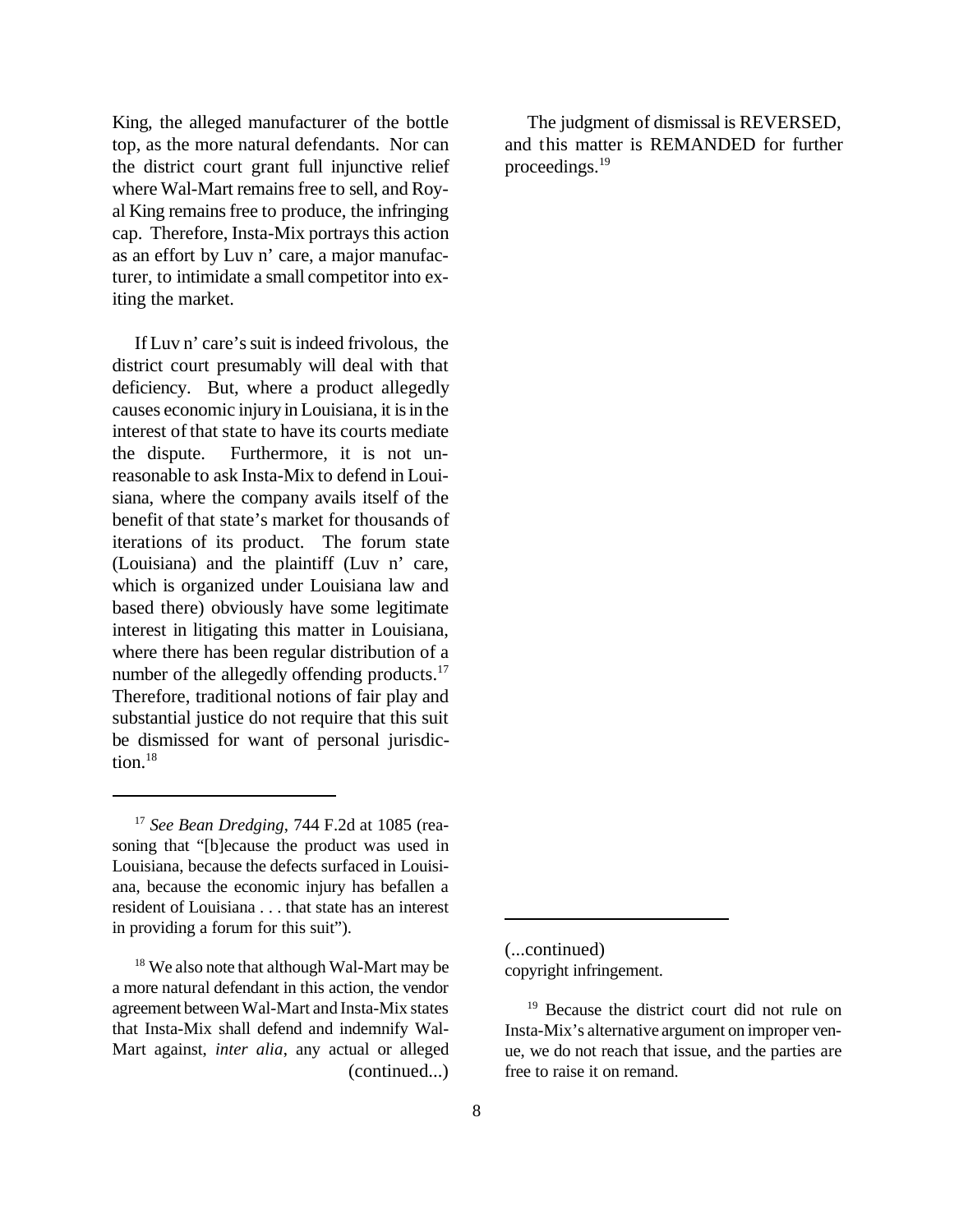DeMOSS, Circuit Judge, specially concurring:

I concur in the majority opinion because I recognize that Fifth Circuit precedent binds us to follow the "stream of commerce" approach in personal jurisdiction cases;<sup>20</sup> however, I write separately for two reasons: (1) to note that if it were not for that precedent, I would certainly vote to decide this case under the "stream-of-commerce-plus" approach announced by Justice O'Connor in *Asahi Metal Industry Co. v. Superior Court*, 480 U.S. 102 (1987), and (2) to highlight how this case contributes to the circuit split created by *Asahi*, a split I urge the Supreme Court to resolve.

In my opinion, Justice O'Connor's streamof-commerce-plus theory is the more constitutionally defensible of the two theories of minimum contacts to emerge from *Asahi*. The principle of "minimum contacts" is a court-created principle that effectively limits a state's exercise of jurisdiction over nonresident defendants. Jurists have long recognized "that the laws of one State have no operation outside of its territory, except so far as is allowed by comity; and that no tribunal established by it can extend its process beyond that territory so as to subject either persons or property to its decisions." *Pennoyer v. Neff*, 95 U.S. 714, 722 (1878). Thus, the "minimum contacts" test was developed over time to define the necessary contact a nonresident defendant must have with a state before the defendant can be subjected to suit there. *Asahi* is the last in a long line of Supreme Court cases to define the contours of that test, and it left the test in a state of complete disarray. Only three Justices joined the portion of Justice O'Connor's plurality opinion that embraced the stream-of-commerce-plus approach to minimum contacts; of the five remaining Justices, three Justices joined Justice Brennan in a concurrence that embraced the stream of commerce approach and Justice Stevens wrote his own concurrence embracing neither. It is the stream of commerce approach that the Fifth Circuit follows and that I criticize here (although I recognize its binding effect). The stream of commerce, or "mere foreseeability," approach requires only that a nonresident defendant place its product in the stream of commerce with the expectation that the product will reach the forum state. *Nuovo Pignone, SpA v. STORMAN ASIA M/V*, 310 F.3d 374, 380 & n.7 (5th Cir. 2002). As Judge Niemeyer of the Fourth Circuit eloquently stated in *Lesnick v. Hollingsworth &VoseCo.*, 35 F.3d 939, 945 (4th Cir. 1994), "To permit a state to assert jurisdiction over any person in the country whose product is sold in the state simply because a person must expect that to happen destroys the notion of individual sovereignties inherent in our system of federalism." Justice O'Connor's stream-ofcommerce-plus approach states that mere foreseeability is not enough and requires "[a]dditional conduct of the defendant . . .

<sup>20</sup> *See Ruston Gas Turbines, Inc. v. Donaldson Co.*, 9 F.3d 415, 420 (5th Cir. 1993). Writing for the unanimous panel in *Ruston*, I described the Fifth Circuit's long-time support of the "stream of commerce" theory and rejection of the "stream-ofcommerce-plus" theory. *Id.* In that case, application of the "stream of commerce" theory to the facts at hand led to a reasonable result, in part because *Ruston* involved more than mere placement of a product into the stream of commerce. *See id.* at 417-18 (third-party defendant shipped products directly to forum, sent employees to forum to consult with customers). The exercise of personal jurisdiction over Insta-Mix in this case, however, stretches the stream of commerce theory to its outer limits, and thereby reveals the flaws in the stream of commerce approach.